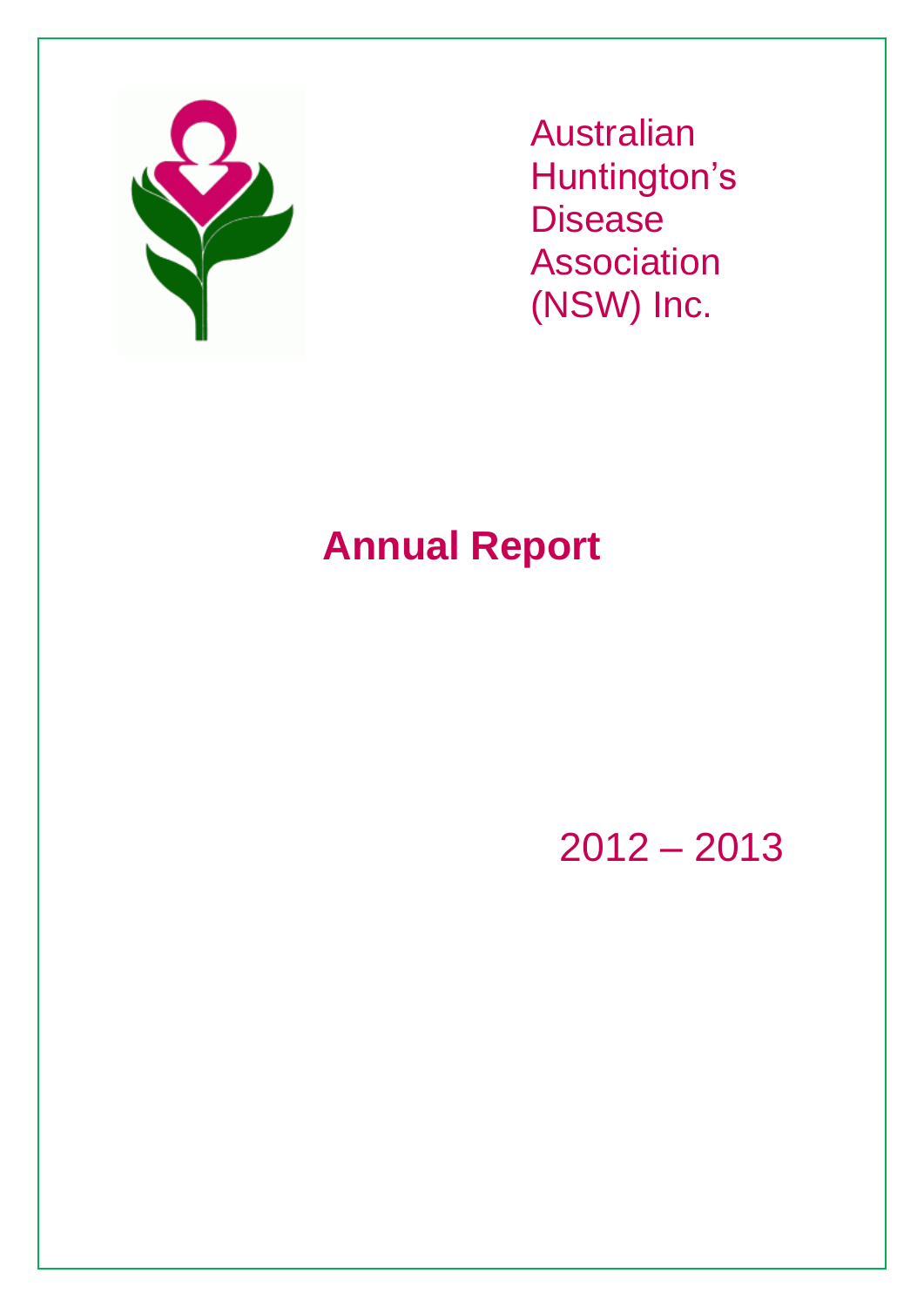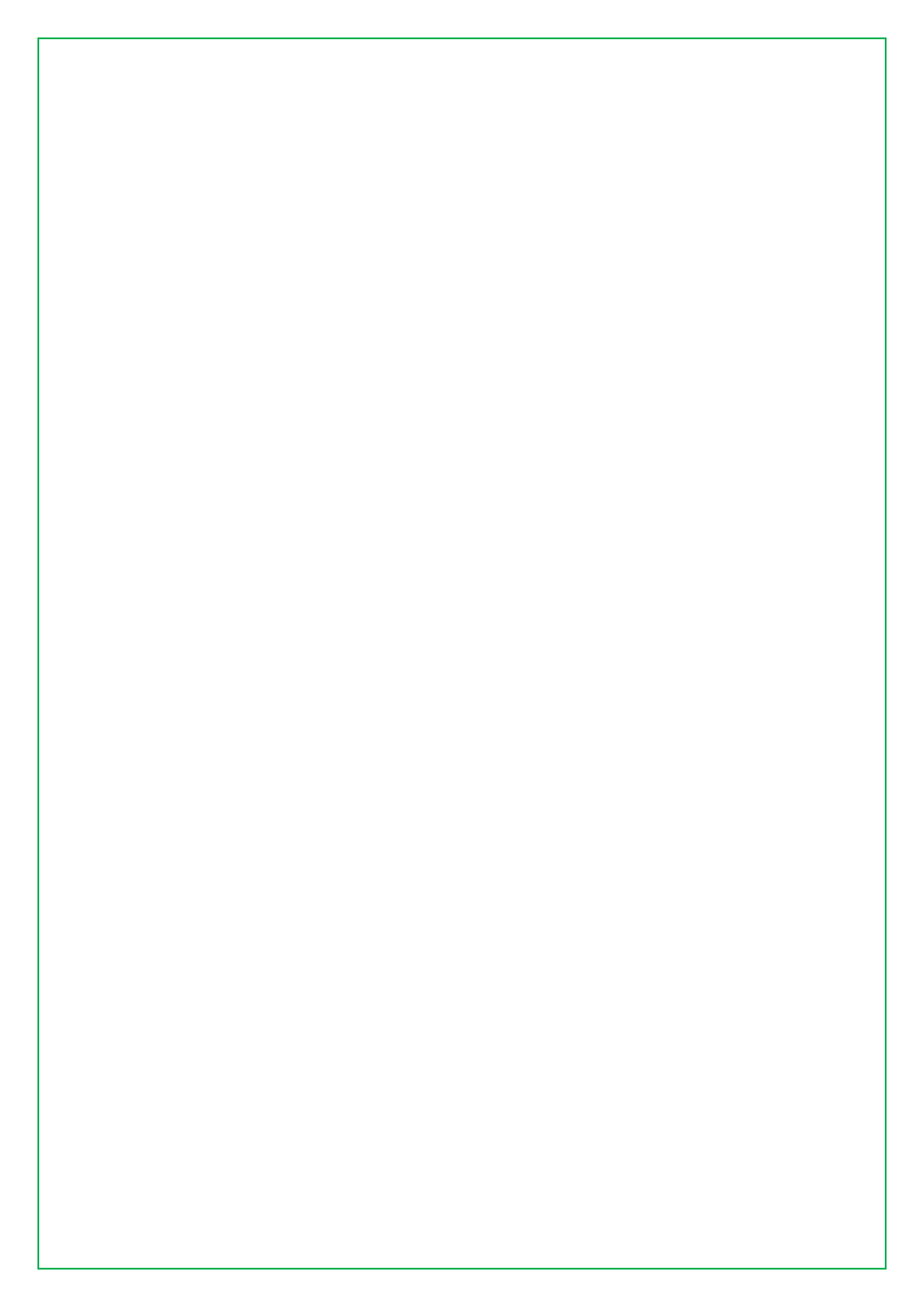# **Australian Huntington's Disease Association (NSW) Inc.**

## **Trading as Huntington's NSW**

| Registered Office:     | 21 Chatham Road, West Ryde NSW 2114 Australia<br>Telephone: 02 9874 9777<br>Telephone (International): $+61$ 2 9874 9777<br>Facsimile: 02 9874 9177<br>Facsimile (International): $+ 61 2 9874 9177$<br>Email: info@huntingtonsnsw.org.au<br>Website: www.huntingtonsnsw.org.au |
|------------------------|---------------------------------------------------------------------------------------------------------------------------------------------------------------------------------------------------------------------------------------------------------------------------------|
| Postal Address:        | Post Office Box 178, West Ryde NSW 1685 Australia                                                                                                                                                                                                                               |
| Bankers:               | Commonwealth Bank of Australia, Sydney NSW<br>St George Bank Limited, Kogarah NSW                                                                                                                                                                                               |
| Auditor:               | <b>Thomas GLC Chartered Accountants</b><br>PO Box 1563 Hornsby NSW 1635                                                                                                                                                                                                         |
| Other Information:     | Australian Business Number (ABN) 54 571 730 306                                                                                                                                                                                                                                 |
|                        | Endorsed as a deductible gift recipient and income tax<br>exempt charitable entity; registered for GST                                                                                                                                                                          |
|                        | Incorporated in NSW, 1993 Registered No. Y16575-09                                                                                                                                                                                                                              |
|                        | Authority to Fundraise in NSW Number CFN13153                                                                                                                                                                                                                                   |
|                        | Licence for Conducting Charitable Collections in the<br><b>ACT Number 19000322</b>                                                                                                                                                                                              |
| <b>Public Officer:</b> | Robyn Kapp OAM                                                                                                                                                                                                                                                                  |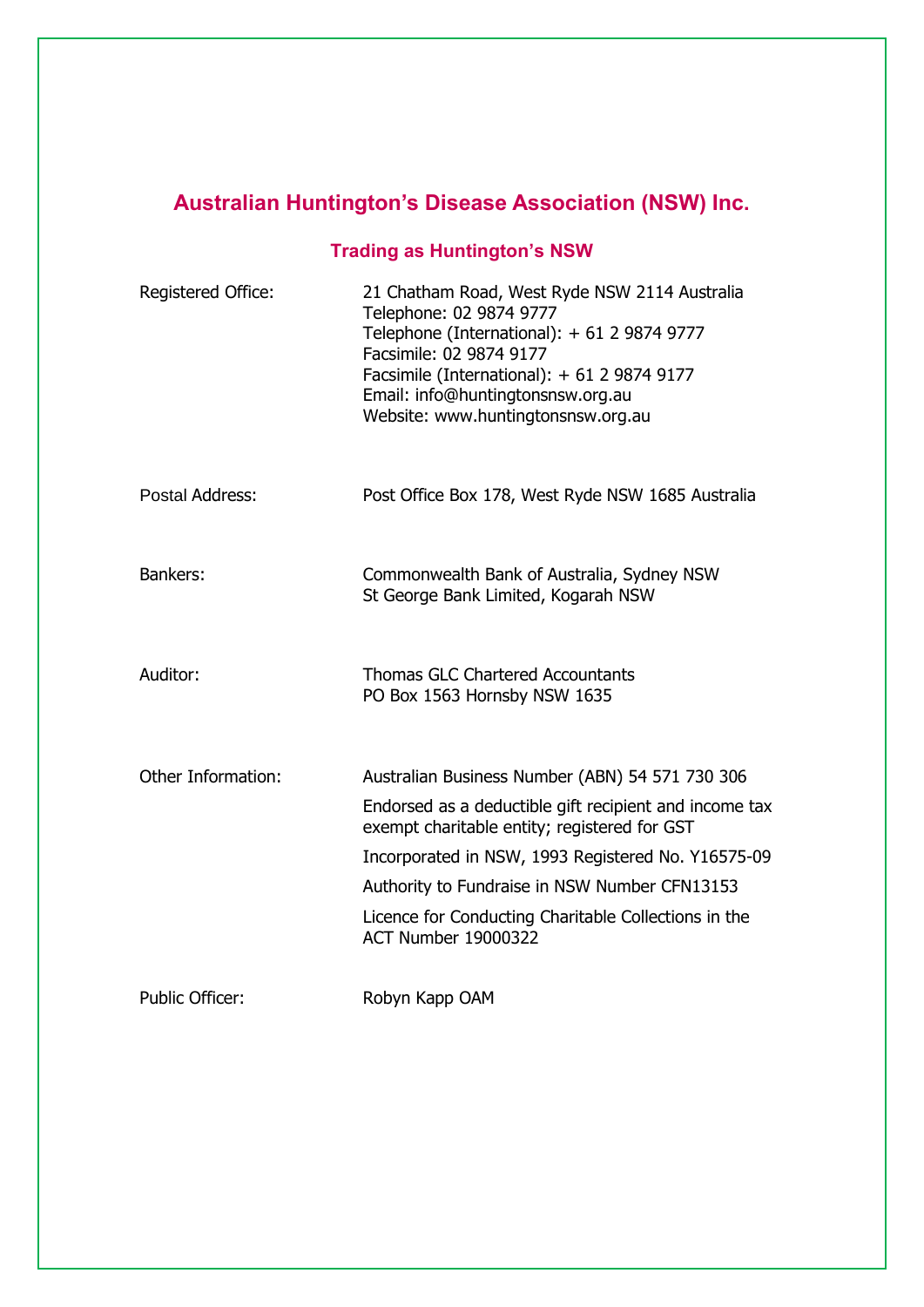## **Board Members**

The board members of the Association who held a position during the financial year 2012/2013 were:

Vice President: Don Ayres Secretary: Secretary: Secretary: 300 and  $\sim$  300 and  $\sim$  300 and  $\sim$  300 and  $\sim$  300 and  $\sim$  300 and  $\sim$  300 and  $\sim$  300 and  $\sim$  300 and  $\sim$  300 and  $\sim$  300 and  $\sim$  300 and  $\sim$  300 and  $\sim$  300 and  $\sim$  300 and Treasurer: Richard Bobbitt

President: Brian Rumbold Board members: Deborah Cockrell *(joined 4<sup>th</sup> March 2013)* Amanda Dickey Keith Dingeldei Anne Low *(resigned 4<sup>th</sup> February 2013)* 

### **Association Staff**

The members of staff employed by the Association during the 2012/2013 financial year were:

Executive Officer: Robyn Kapp OAM Regional Family Support Worker: Mark Bevan Administrative & Activities: Shu Yue (Lily) Ma Assistant

Administration Officer: Ling (Toni) Zhang (resigned 10<sup>th</sup> August 2012) Family Support Worker: Ramona Watts (resigned 16<sup>th</sup> October 2012)

## **Our Mission**

The energies and resources of the Association are directed towards satisfying the needs of people with or at risk for Huntington's Disease and their families in NSW and the ACT by providing and/or facilitating delivery of a range of quality services.

## **Our Philosophy**

The philosophy underlying all our services encompasses the principle that people with Huntington's Disease and their families are individuals with equal value to all other members of Australian society, with the right to treatment and care by knowledgeable professionals and care givers, the right to appropriate support services and the right to have the best quality of life possible.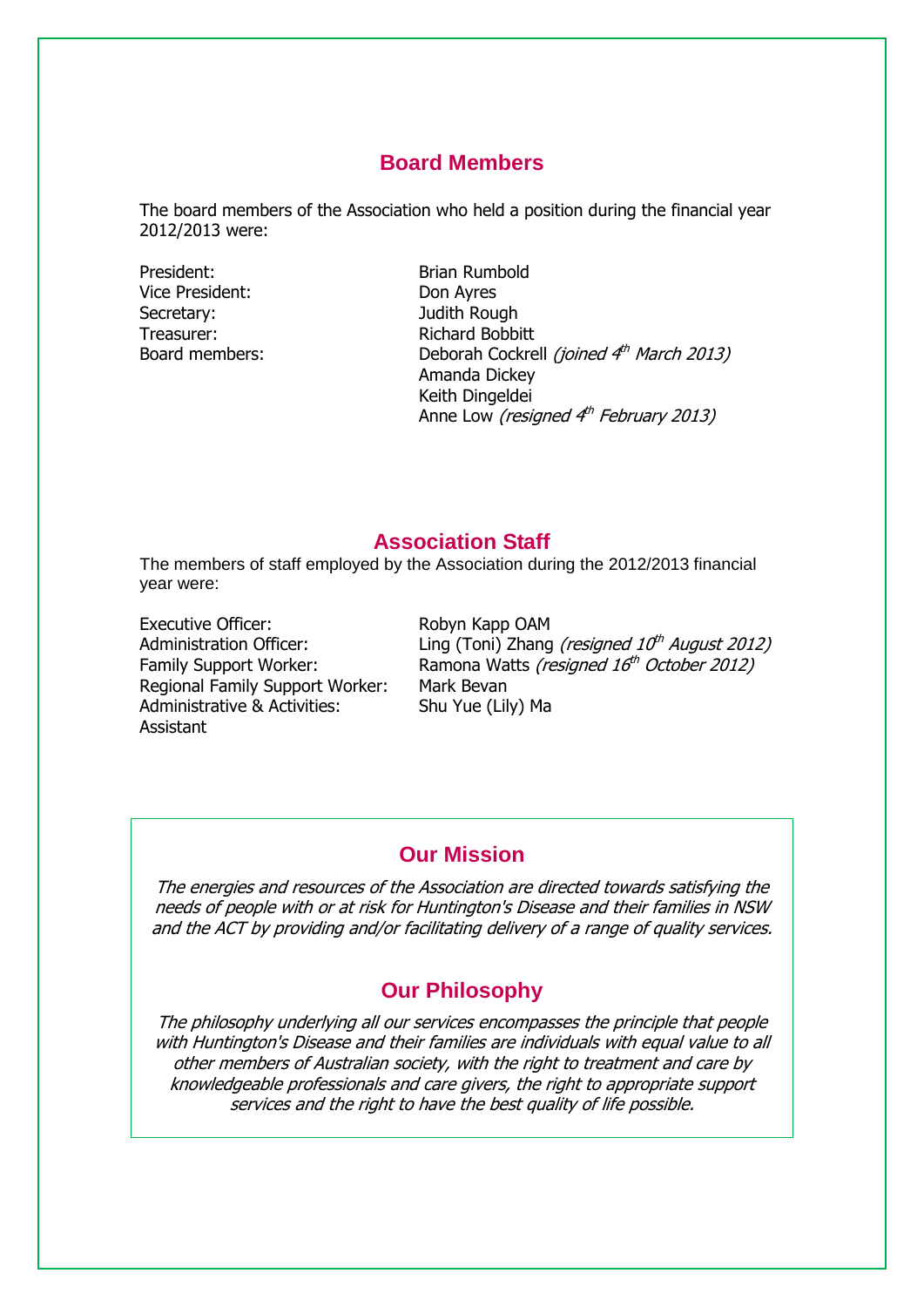## **From the President**

Earlier this week our Executive Officer Robyn Kapp and I were excited to be at the opening of the new Huntington's unit at St Joseph's Hospital Auburn. As you know this represents a very happy conclusion to all the work that has been put in to resolving the closure of Lottie Stewart Hospital including its Huntington's unit. We were very impressed with the design and quality of the new facility, the obvious commitment of the management and staff to the residents and the sheer enthusiasm of the staff in their work.

On behalf of the Board of Huntington's NSW I particularly want to thank Dr Clement Loy for all the input he has had to getting this project to a successful conclusion. Seeing his commitment to the people in his care is inspiring.

Of course, at any one time there may be between 100 and 150 people in residential care in NSW and the ACT because of Huntington's; the new unit at St Joseph's provides 14 permanent places. So we are also grateful to the residential care organisations that, from time to time, have committed to taking Huntington's residents. However, overall, the way residential care for younger people works is not really satisfactory, especially if you are in a regional or rural location – the options are often very limited and not ideal. We want to see a more consistent and holistic approach to this problem: have the problem recognised by providers and governments and see better, longer term solutions put in place. As a Board we will work at developing the Association's advocacy in this area.

In our strategic planning a year ago we recognised that, especially for regional and remote families, accessing timely information and suitable health services can be really difficult. Our rural support worker, Mark Bevan, has no shortage of families and individuals to visit across the state. We believe the Family Support Service is providing a vital link for families into health and other community services, and it is giving families and individuals someone they can talk to who understands their situation and needs. We are working to better understand the benefits the Service delivers to families so we can look for more funding and extend its reach across NSW and the ACT.

The Board wants to thank all those who have generously given both time and money over the last year to support the Huntington's community through the Association. The resources of the Association aren't huge but the needs of the community are substantial so we are working hard to be as efficient and effective as possible, and to attract new sources of funding and donations for the benefit of the community.

I also want to thank the members of the Board for their involvement and contributions over the last year, and our staff for their hard work on behalf of the community. And thank you again to our Executive Officer, Robyn Kapp, for her ongoing commitment to HNSW—we deeply appreciate it. It's been a busy year of consolidation, but we are now better placed for the challenges of the coming year. We look forward to continuing to serve the Huntington's community through 2014.

Brian Rumbold President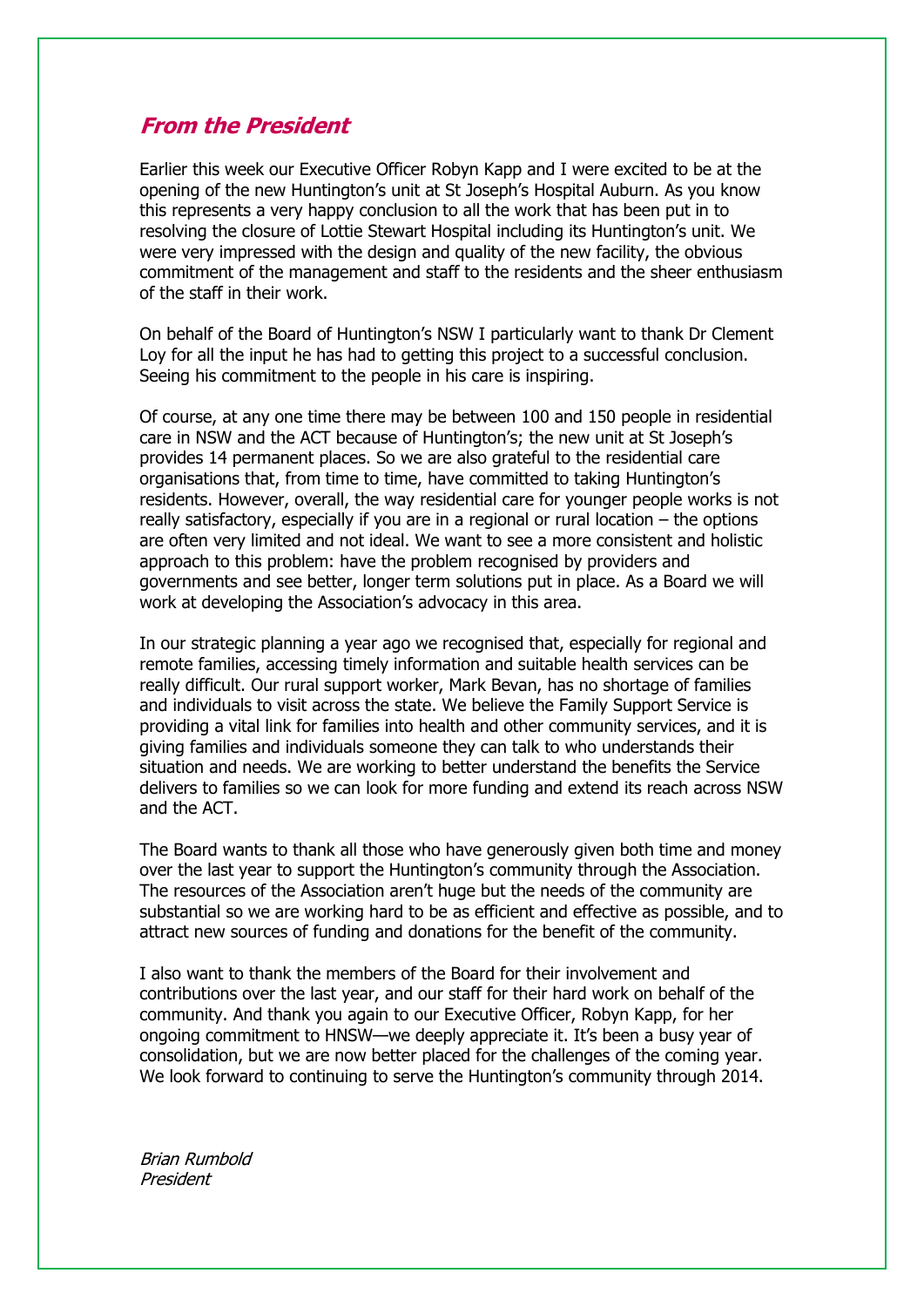## **From the Executive Officer**

I believe we can confidently say that Huntington's NSW has made a positive contribution to the lives of people impacted by Huntington Disease and their families in NSW and the ACT over the past twelve months. In particular our Regional Family Support Service is obviously impacting positively on the quality of life of HD families throughout rural NSW and the ACT.

The ongoing success of our core services is due to the commitment and hard work of our staff and volunteers. I acknowledge with sincere appreciation the outstanding work of Mark Bevan and Lily Ma and volunteer, Karen Bevan. Their collective energy, experience and expertise have ensured the delivery of quality programs.

Our effectiveness as an organisation is also dependent on building strong partnerships with like-minded support networks such as the NSW Huntington Disease Service at Westmead Hospitals. We have worked closely with the Service during 2012/2013 and this would not have been possible without both the Association and the Service being intent on the common goal of supporting and caring for people living with HD and their families. I extend my sincere appreciation to the committed and dedicated staff of the Service.

Our "Gateway" newsletter, our website and range of publications help us to keep members informed of research breakthroughs and assist us in raising awareness about HD and its impact on families. Consequently, the dissemination of accurate, up-to-date information to families and health professionals continues to receive priority. We have kept "Gateway" topical and informative this year by sourcing the best articles about HD worldwide.

Finally I would like to pay tribute to the Board. Our President, Brian Rumbold, has given so much of his valuable time and expertise outside the board room and for this I am truly grateful. The expertise and commitment of each Board Member have guaranteed sound governance and will ensure that the Association achieves its mission and vision for the future.

In evaluating the performance and activities of the Association, members have every reason to be proud of what has been achieved and to be confident that we will continue to make a significant contribution to the lives of people with Huntington's Disease and their families.

Robyn Kapp OAM Executive Officer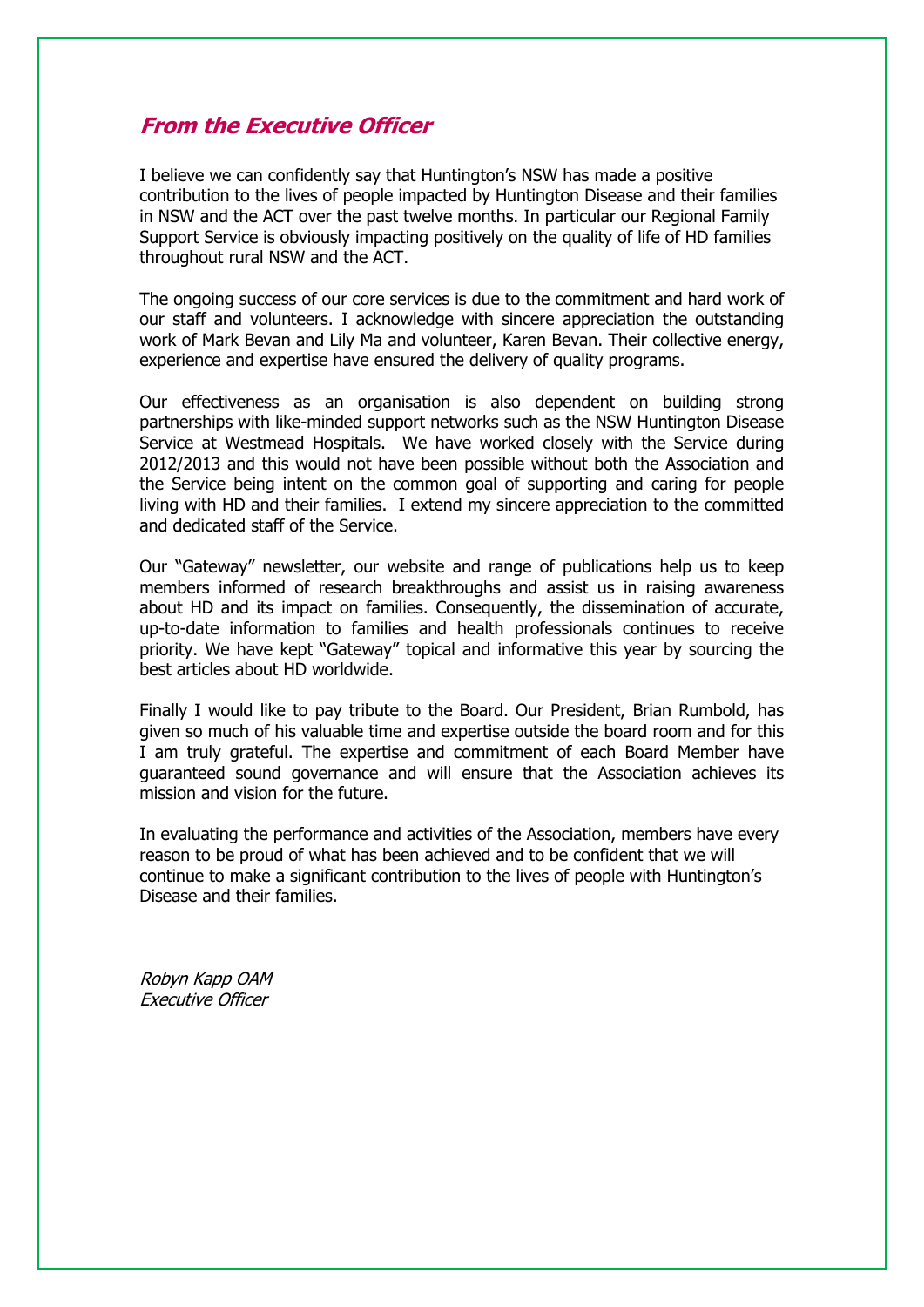## **Highlights of 2012-2013**

### **Education and Information**

• A total of 969 publications were distributed during 2012-2013. Although there was an increase in distribution figures compared with 2011-2012, there is evidence to suggest that more and more people are obtaining information via the internet.

| Year      | Number of Publications | Percentage change from previous year |
|-----------|------------------------|--------------------------------------|
| 2011-2012 | 715                    | $-42%$                               |
| 2012-2013 | 969                    | $+35%$                               |

| <b>Distribution Category</b> | <b>Number of Publications</b> |
|------------------------------|-------------------------------|
| <b>Families</b>              | 240                           |
| Professionals                | 244                           |
| <b>HNSW Rural Service</b>    | 221                           |
| HD Service (Westmead)        | 249                           |
| <b>Hunter Genetics</b>       | 15                            |
| <b>Total</b>                 | 969                           |

- Four editions of our newsletter, Gateway, were produced during the reporting period and we continue to print in-house. The print version still proves to be more popular than the electronic version with an average of 306 copies sent via mail and 143 sent electronically. The newsletter is uploaded to the website and is included in information packs in response to requests for information. Anecdotal feedback concerning the content has been very positive.
- We continue to evaluate our new website which went live in April 2012. From July 2012 to June 2013, there were 10,719 unique visitors to the site. There is need for a major revision of the content and it is anticipated that this will be undertaken in January/February 2014. We are most grateful to Jason Turnbull from Digiscape for his input and advice. The website maintains accreditation with external government reviewers (The [HONcode standard for](http://www.healthonnet.org/HONcode/Conduct.html)  [trustworthy health](http://www.healthonnet.org/HONcode/Conduct.html) information.) in relation to its health and medical content.
- The Association continues to contribute financially to HDBuzz, a website that features up-to-date scientific research news on Huntington's Disease, written in plain language by scientists. This website also provides invaluable material for the newsletter.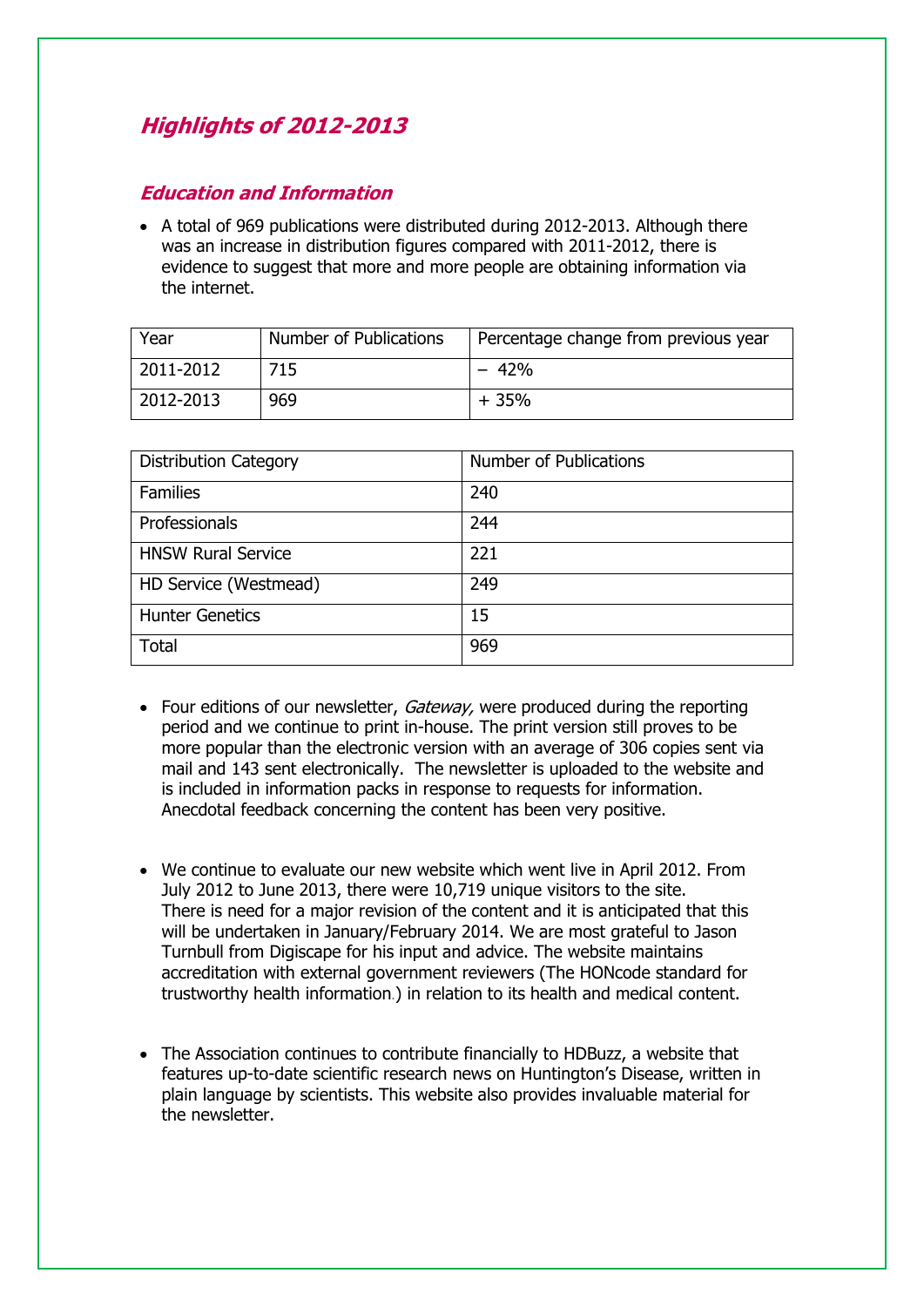## **Family Support**

- During 2012/2013 we provided information, support and referral to family members, people with HD or at risk for HD and health professionals. Contact is made either via telephone or email. Where necessary the caller may be referred to the HD Service at Westmead Hospital or to our Regional Family Support Worker.
- Mark Bevan, our Regional Family Support Worker, became full-time in October 2012. Regional work, which covers rural NSW and the ACT, is challenging because of the spread of families affected by Huntington's. During regional visits Mark attended and facilitated group meetings, undertook family visits, nursing home presentations and met with health professionals. He had contact with 52 new clients and 7 new health professionals over the period.

Contact with some clients via Skype was trialled with success and will be explored further as opportunities arise.

| <b>Region</b>                                               | <b>Number</b><br>of trips | <b>Number of</b><br>client<br>visits | <b>Number</b><br>of clients<br>seen | <b>Other client contact</b><br>Phone, email, etc |
|-------------------------------------------------------------|---------------------------|--------------------------------------|-------------------------------------|--------------------------------------------------|
| North West                                                  | $\overline{2}$            | 16                                   | 33                                  | 91                                               |
| North coast                                                 | 1                         | 18                                   | 54                                  | 128                                              |
| South coast                                                 | $\overline{2}$            | 22                                   | 55                                  | 137                                              |
| South west                                                  | $\overline{2}$            | 36                                   | 70                                  | 218                                              |
| West                                                        | $\overline{2}$            | 29                                   | 73                                  | 215                                              |
| Mid north coast                                             | $\mathbf 1$               | 11                                   | 26                                  | 230                                              |
| Hunter                                                      | Ad hoc                    | 3                                    | 6                                   | 66                                               |
| <b>ACT</b>                                                  | 1                         | $\overline{0}$                       | $\mathbf 0$                         | 99                                               |
| <b>Central Coast</b>                                        | Ad hoc                    | 16                                   | 36                                  | 301                                              |
| In Service                                                  |                           | 12                                   | 147                                 |                                                  |
| Support meetings:<br>Central Coast, ACT,<br>Mid North Coast |                           | 8                                    | 92                                  |                                                  |

- The support group which meets on the Central Coast (Gosford/Erina) continues to serve the people of that area well. Attendance has been between 6 and 20, with around 10 consistent attendees. The location for meetings changed to the Central Coast youth centre at Niagara Park during the year.
- The Association hosted the metropolitan Family and Friends Support Group each month at its premises in West Ryde. This group is facilitated by the Social Workers from the NSW HD Service and the average attendance was 7-8 people each month.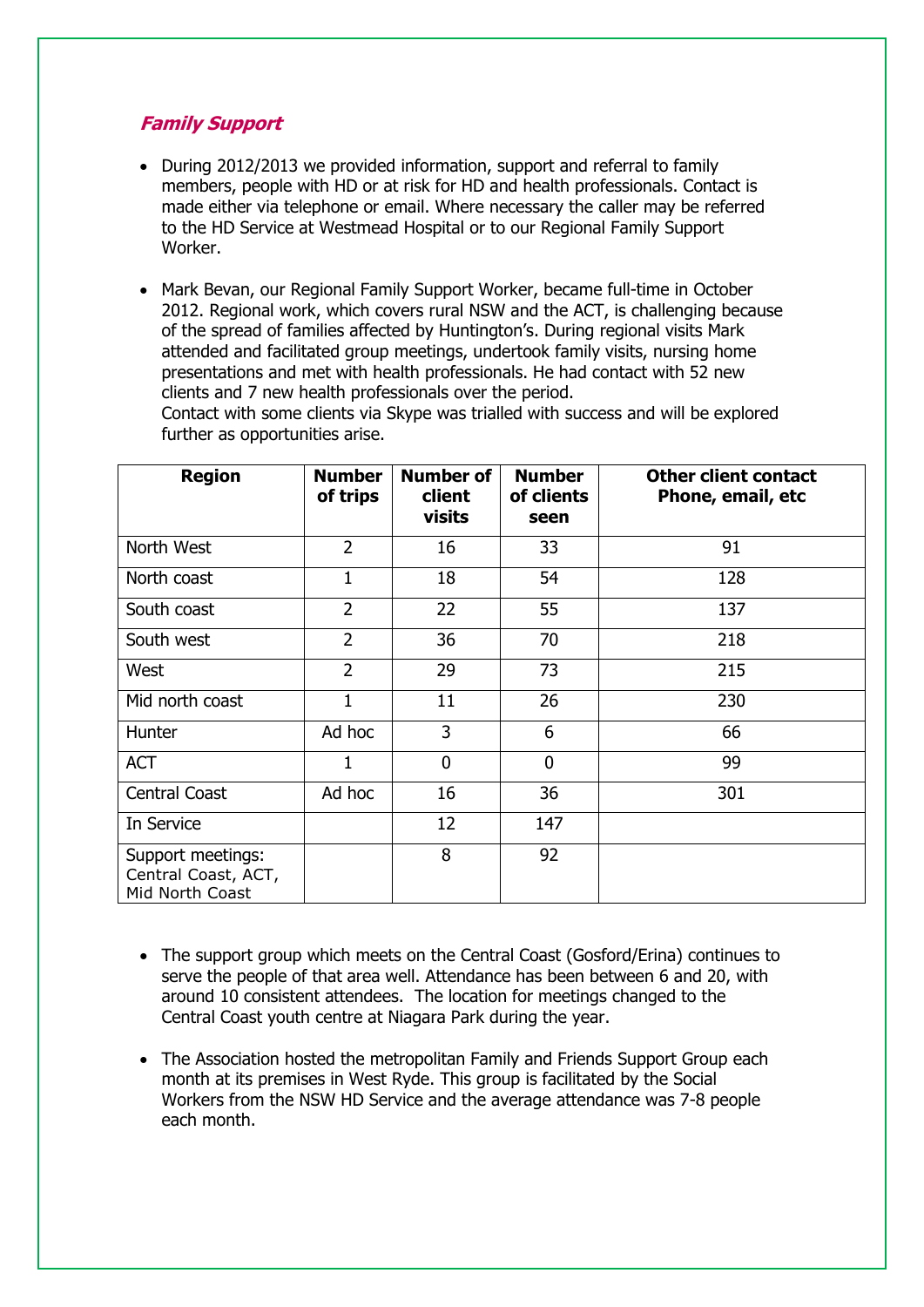## **Services for Clients**

- Unfortunately the Holiday Camp scheduled for March 2013 had to be postponed until October 2013 due to unforeseen circumstances.
- The Social / Lunch Club was held on twenty occasions during 2012-2013. An average of 5 people attended on each occasion. The group enjoys a wide range of activities including word and card games and, of course, a delicious lunch. There is room for more participants however the major obstacle facing those who are interested is transport. Community transport providers are reluctant to travel outside their respective LGAs. Six genetic counselling students attended Lunch Club during the year as part of

community service which is a requirement of their training.

 In supporting youth and young people, the Association contributed financially to HDYO, an international website for young people impacted by Huntington's Disease. The goal of HDYO is to empower youth with knowledge about HD and provide a supportive community to help each other cope with realities of the disease.

Discussions were held with the HDY Australia as to how we might best support young people in NSW and the ACT. This resulted in HNSW sponsoring a very successful forum for young people on the Central Coast in February 2013 with both Mark Bevan and Robyn Kapp representing HNSW. Congratulations must go to Holly Faulkner and her team for organising such a wonderful event. Plans were also put in place for a joint Family Fun Day to be held in July 2013.

#### **Research Support**

• Financial assistance of \$5,000 was provided to the HD Service at Westmead Hospital to enable staff to attend the Huntington Study Group meeting in the USA. They are members of the international collaborative working in HD research. Attendance by staff at these meetings is crucial in order for Dr Elizabeth McCusker and her team to continue to be members of the HSG and for the HD families of NSW to participate in research, including international drug trials.

#### **Advocacy**

 As stated in our Constitution, it is the aim of the Association to give families a strong single voice when making representations to governmental and other bodies. To this end we persisted in our representations to Western Sydney Local Health District and the Minister for Health regarding the two vacant nursing positions in the HD Service at Westmead Hospital. The positions were eventually advertised and in January 2013, Colleen McKinnon

was appointed the Clinical Nurse Consultant and Mark Cirillo the registered nurse in the HD Service.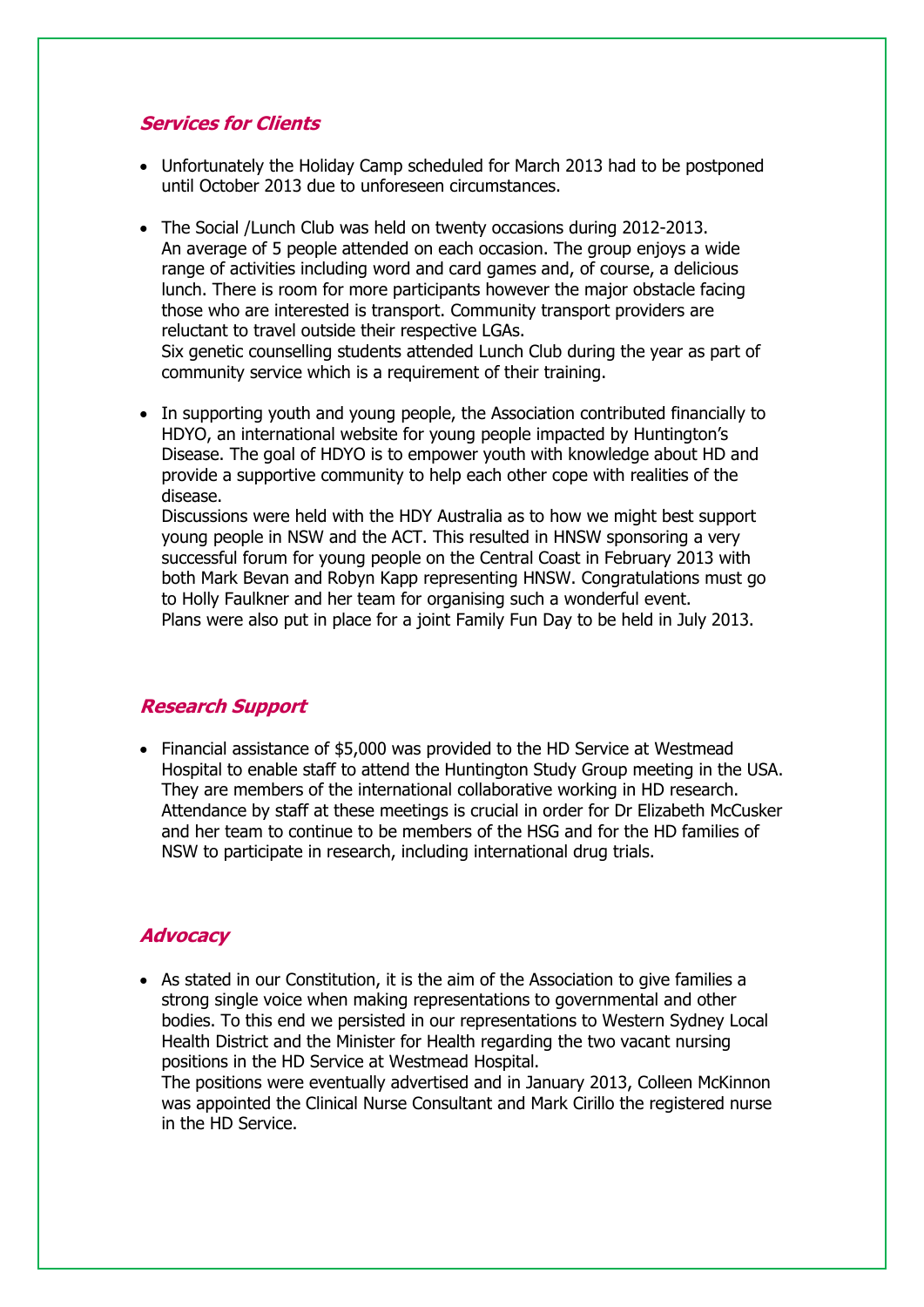## **Fundraising, Grants and Donations**

- Fundraising and government grants realise the major portion of our income. The recurring NGO from NSW Health continues to increase in line with the CPI.
- We received a grant of \$8,250 from the NSW Community Building Partnership to paint the exterior of Elsie Court Cottage. We are most grateful to Victor Dominello, MP, Member for Ryde who recommended that we receive this finding.
- The donations and fundraising of members and supporters continue to be a valuable source of funding for the Association. We are indebted to those who held fundraising events and those who participated in the City to Surf and other events.
- Everyday Hero (www.everydayhero.com.au), a web site designed specifically for donating to and fundraising for charities is proving to be a valuable tool for fundraising. People can participate in major fundraising events such as the City to Surf and select Huntington's NSW as their charity for sponsorship and donations. This website can also be used by those wishing to conduct independent fund raising events for the Association.
- The Fundraising Kit was completed and is available on our website. This ensures that all fundraising events conducted on behalf of Huntington's NSW fulfil the legal requirements for fundraising in both NSW and the ACT.

## **Special Acknowledgements**

The Association acknowledges the following with sincere appreciation for their contributions throughout the year: -

- NSW Health for its ongoing partnership through its NGO Program.
- NSW Family & Community Services for its support through its AD&HC Program.
- The Department of Premier & Cabinet for its support through its Community Building Partnerships Grants Program.
- The Member for Ryde, Mr Victor Dominello, MP
- Our donors, those who have undertaken fundraising events or supported our telemarketing program throughout NSW and the ACT.
- Organisations and health professionals who have worked alongside HNSW to provide services and support for people living with HD and their families. Particular thanks go to:
	- Dr Clement Loy, Director, NSW HD Service, Westmead Hospital;
	- Jet Aserios, Cecelia Lincoln, Colleen McKinnon, Mark Cirillo and the staff of the NSW Huntington Disease Service
	- Dr Elizabeth McCusker, Westmead Hospital;
	- Fiona Richards, Predictive Testing Program, Children's Hospital, Westmead;
	- John Conaghan, Hunter Genetics.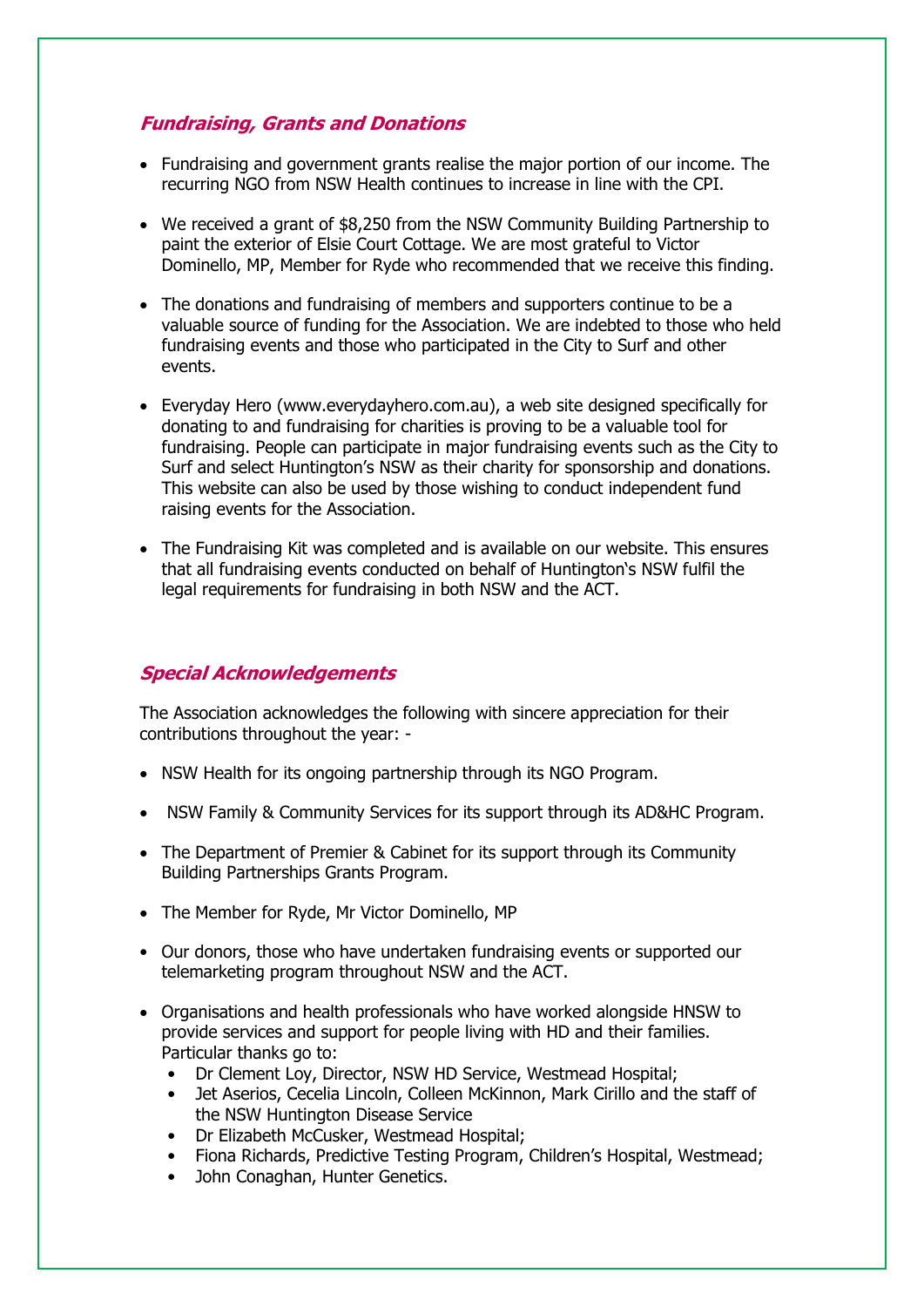